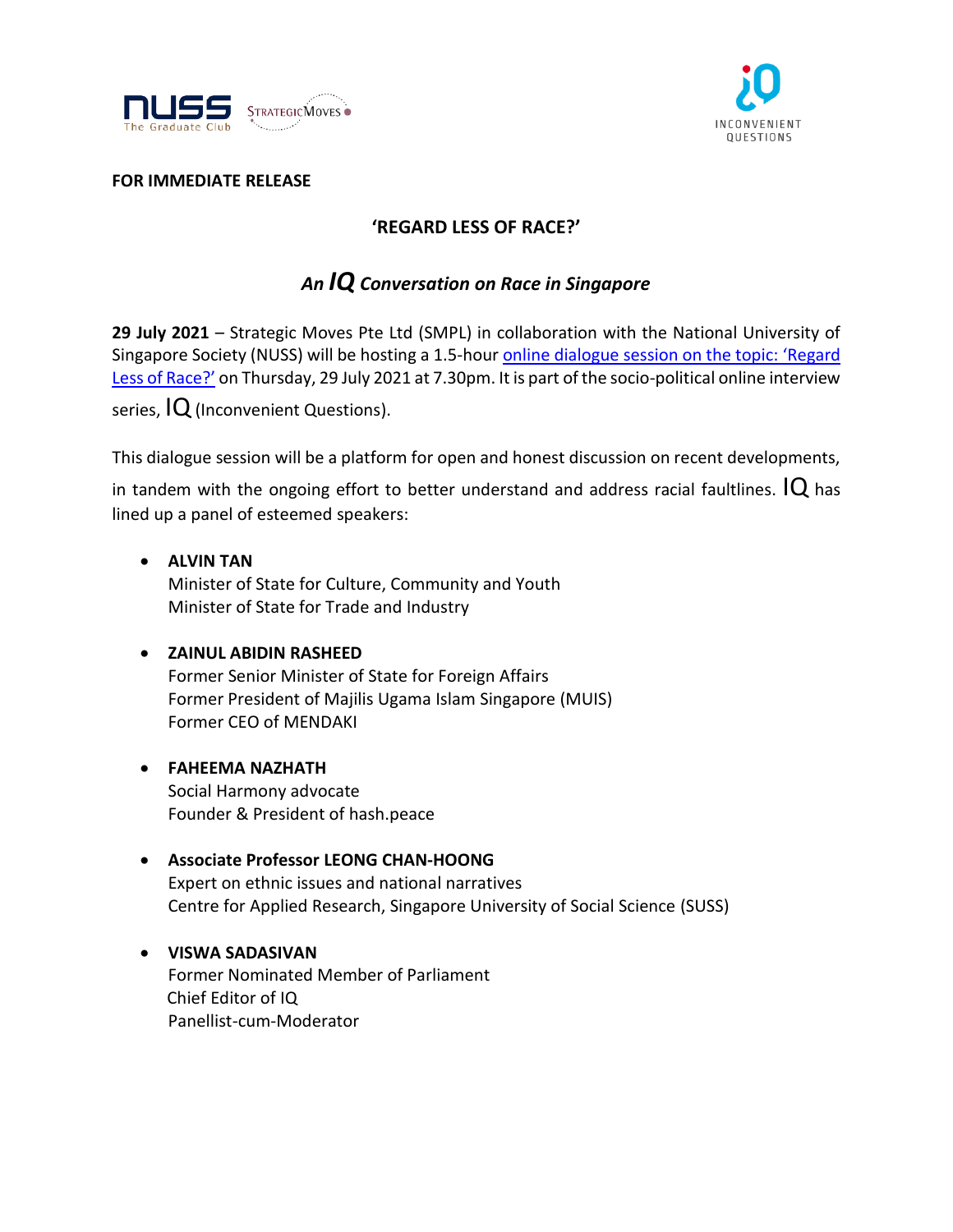



Four members of NUSS will be on vision during the entire discussion to ask inconvenient questions and make comments on the issue. They are: Dr N Varaprasad, Azman Jaafar, Ong Ai Ghee and Soh Yi Da.

To abide by the authorities' safe management guidelines given the prevailing COVID-19 situation, 'Regard Less of Race?' will be a fully virtual discussion carried "live" via "Zoom". NUSS members may register to take part in the discussion and ask questions/comment via text on the chat-function. Non-[NUSS](https://www.youtube.com/watch?v=8jZUXr-734s) members can watch the "live-streaming" of the discussion on the NUSS Youtube [channel.](https://www.youtube.com/watch?v=8jZUXr-734s) A full recording of the discussion will be posted on the same YouTube channel.

## **CONTACT**

For media enquiries, please contact:

Teo Kuan Yee (Ms) Corporate Communications Manager National University of Singapore Society (NUSS) Mobile: +65 9748 9887 Email: kuanyee@nuss.org.sg

Justin Chua (Mr) Associate Editor Inconvenient Questions Tel no: +65 6464 0826 Email: justin@strategicmoves.com.sg

## **ABOUT THE NATIONAL UNIVERSITY OF SINGAPORE SOCIETY (NUSS)**

NUSS is the latest graduate alumni society of the National University of Singapore, with around 22,000 principal and spouse members mainly from NUS and other accredited universities. Officially established in 1954, NUSS has undergone several revisions in name – the University of Malaya Society (1954), the University of Singapore Society (1962) and finally The National University of Singapore Society (1981), as it is known today. In promoting the interests of its members and NUS, NUSS continually fosters a lifelong relationship with NUS and the wider graduate community.